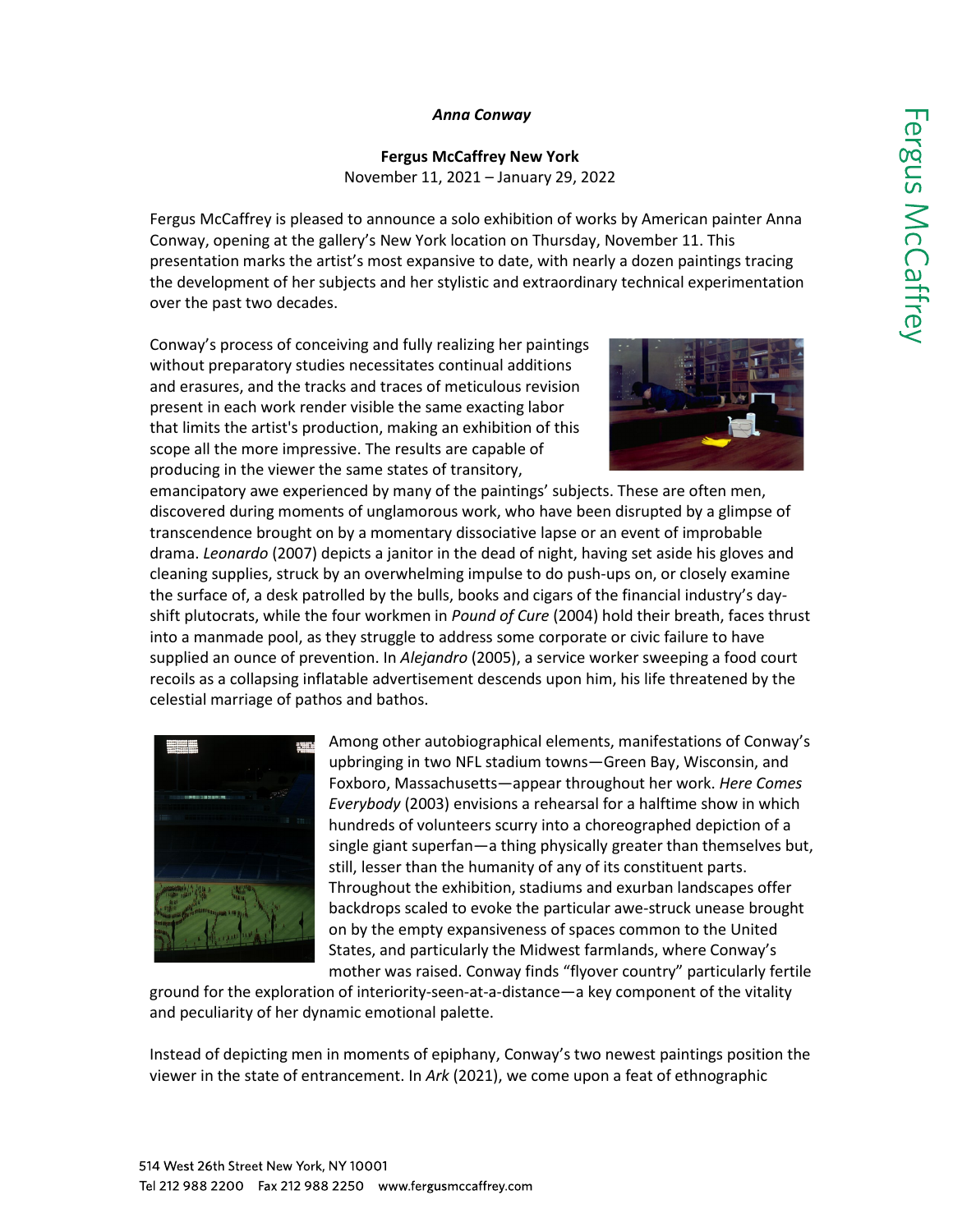exhibition design: a cave dwelling, the ruins of monuments, a survivor-less whale hunt, a submarine surfacing through ice in some polar dawn. Great and ignominious moments, perpetually just past. These scenes—set into vitrines in the shape of a large boat—initially present themselves as feats of diorama-making. The museum's situation in a limitless metaphysical plaza, composed of cypress trees and columns on a Cartesian perspective grid, raises the possibility that this might instead be a museum of the gods, or a future digital storehouse for the whole quaint history of our obscure human race. All of these possibilities are preserved: these "models" might equally be the events themselves, unfolding, looped, over eternity.



The artist's second newest painting—an interior playfully compresses the history of everything into a modest kitchen: on the counter two toy soldiers fight valiantly on for a cause perhaps lost or even unknown to them, their wounded compatriot writhing in pain on a blue sponge; nearby, one plastic dinosaur roars, asserting dominance or avowing vengeance, over another, who is toppled and vanquished. A six-story structure of washed dishes teeters on the brink of

collapse, as the fiery light of a Home Depot under-cabinet fixture suffuses the scene, overexposing a horn-of-plenty tile backsplash. A Stonehenge calendar hangs from the nearby fridge on numeral magnets, numbering our days from the beginning of time, and here are our struggles: feasting on mythology when there's food in the fridge; *Fishing for Minnows on the Back of a Whale* (2021)*,* as the painting's title would have it. Conway describes the kitchen as belonging to the mother of a son. A kitchen as such might combine an incongruous assemblage of the present, the past, the banal, the imagined, the human, the prehistoric, a sponge and a calendar. On seeing the entranced, or through the eyes of the entranced, Conway has us blink a few times and look again—without innocence, our sense of absurdity very much intact—with wonder and awe at what bizarre and poignant things we've brought on ourselves.

#### **About the Artist**

Anna Conway (b. 1973) first came to prominence in the 2005 group exhibition, *Greater New York,* at MoMA PS1, where her meticulously rendered paintings announced the arrival of a singular talent. Her stylistic development has emerged from spectacular and unpredicted encounters with natural forces beyond normal human experience, to a more anthropological and psychological exploration of the human condition. Conway's paintings are a testament to the continued relevance and fascination of the centuries-old tradition of realist painting—an archaic practice, which seems to grow only stronger with every passing year. She has exhibited extensively in the United States and Europe, and is the recipient of numerous accolades, including: the John Simon Guggenheim Fellowship (2014); the Pollock-Krasner Foundation (2011 and 2005); and the William Metcalf Award from the American Academy of Arts and Letters (2008).

## **About Fergus McCaffrey**

Founded in 2006, Fergus McCaffrey is internationally recognized for its groundbreaking role in promoting the work of postwar Japanese artists such as Sadamasa Motonaga, Kazuo Shiraga and Jiro Takamatsu. The gallery also exhibits the work of emerging and seminal Western artists including Anna Conway, Marcia Hafif, Birgit Jürgenssen, Richard Nonas, Sigmar Polke and Carol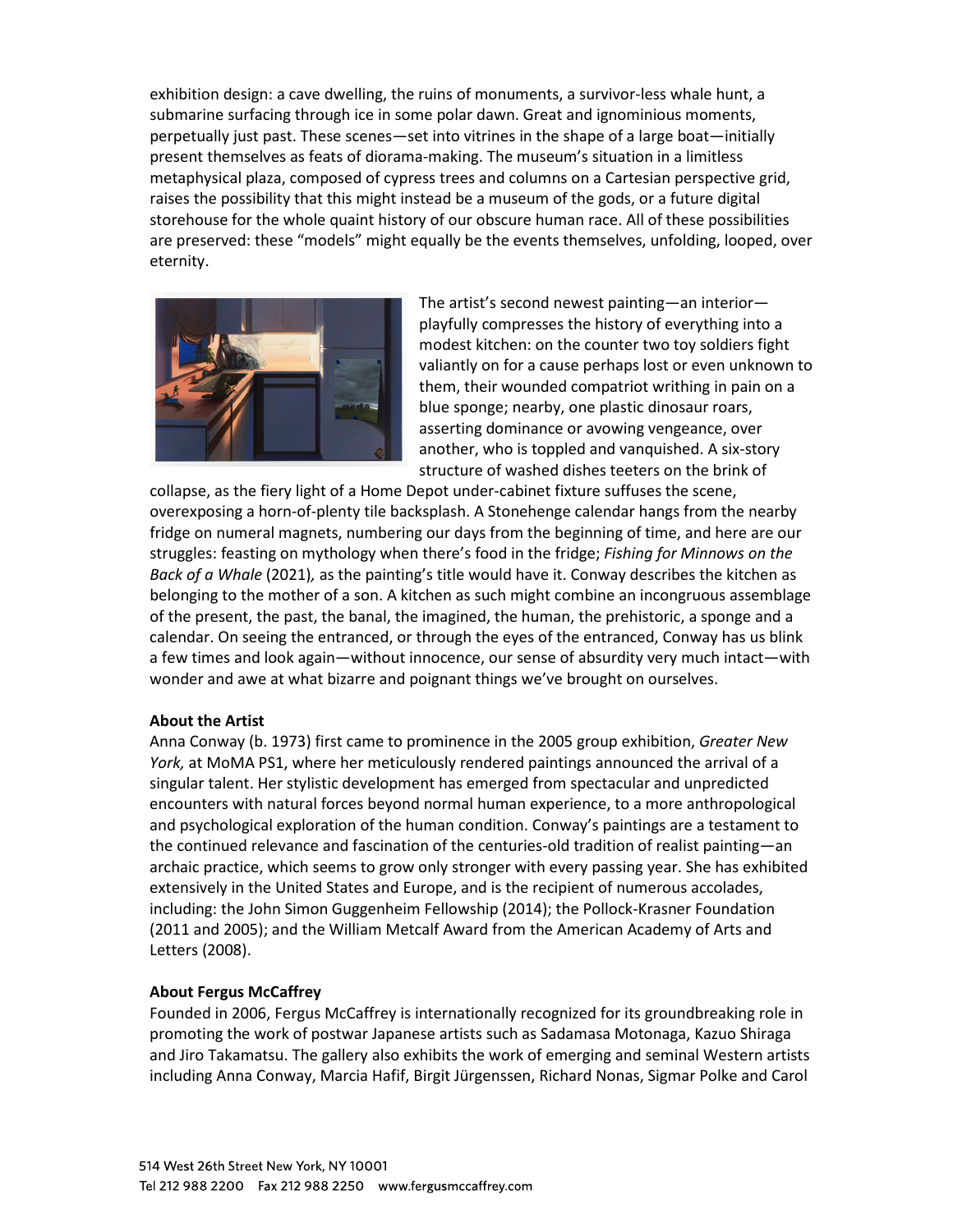Rama. In keeping with the gallery's commitment to Japanese art and culture, McCaffrey opened its Tokyo outpost in March 2018. Fergus McCaffrey has locations in New York, St. Barth, and Tokyo.

**For press inquiries, please contact:**  Tel: + 1 (212) 988-2200 Email: [press@fergusmccaffrey.com](mailto:press@fergusmccaffrey.com)

## **Images:**

All artworks © Anna Conway

- 1. Anna Conway, *Leonardo*, 2007. Oil on panel, 20 x 30 inches (50.8 x 76.2 cm). Private Collection
- 2. Anna Conway, *Here Comes Everybody*, 2003. Oil on panel, 46 x 33 inches (116.8 x 83.8 cm). Collection of Victor Masnyj
- 3. Anna Conway, *Fishing for Minnows on the Back of a Whale*, 2021. Oil on panel, 45 x 68 x 2 inches (114.3 x 172.7 x 5.1 cm)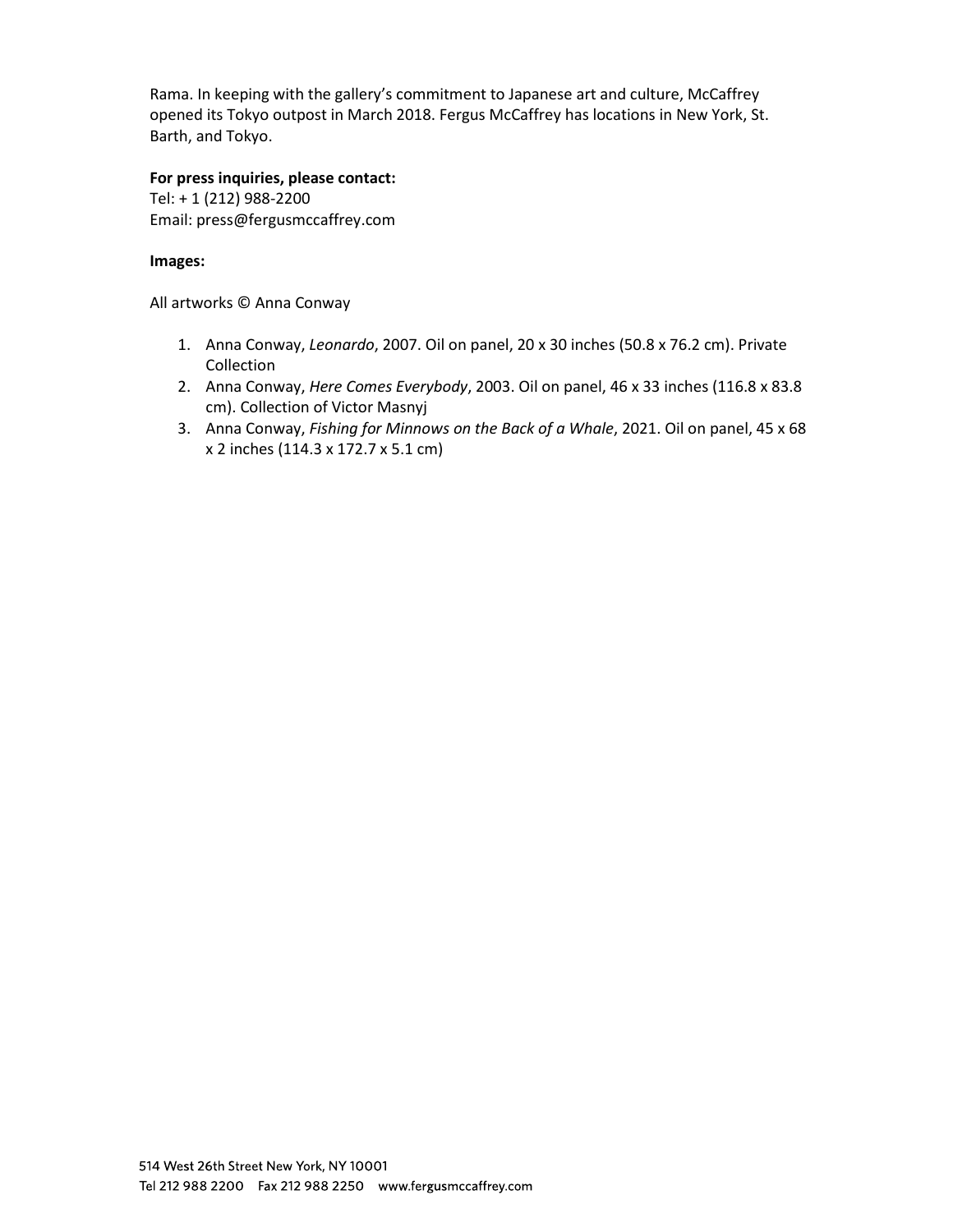# **Checklist**

#### **ANNA CONWAY**



*Somebody Call Someone* , 2004 Oil on Panel 42.5 x 78 inches (108 x 198.1 cm) CON-0015



*Ark*, 2021 Oil on panel 45 x 68 x 2 inches (114.3 x 172.7 x 5.1 cm) CON-0027



*Pound of Cure*, 2004 Oil on Panel 44 x 60 inches (111.8 x 152.4 cm) CON-0016



*Alejandro*, 2005 Oil on Panel 44 x 64 inches (111.8 x 162.6 cm) CON-0017



*Leonardo*, 2007 Oil on panel 20 x 30 inches (50.8 x 76.2 cm) CON-0023